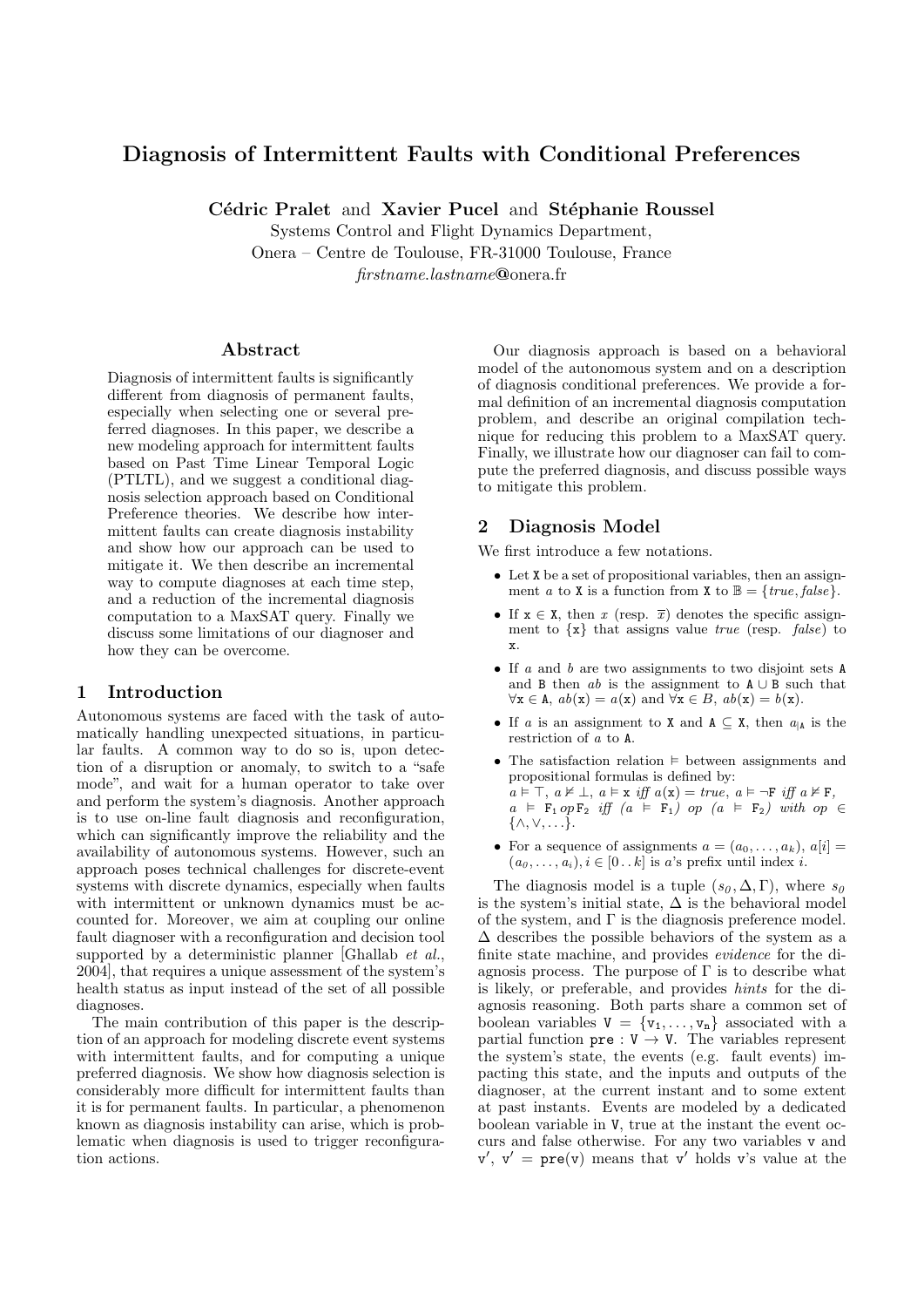previous time step. When possible, we refer to  $v'$  simply as  $pre(v)$ . Naturally, pre must form no cycle, i.e.  $pre<sup>n</sup>(v) \neq v$  for all v and  $n > 0$ . In the following,  $V_{\text{hasPre}}$  denotes the domain of pre and  $V_{\text{pre}}$  its image, i.e. the set of variables associated with past instants, and  $V_{now} = V - V_{pre}$ . We assume a synchronous model where time steps all last the same predefined duration. We denote by  $0 \subseteq V_{now}$  the set of observable variables, and  $D \subseteq V_{now}$  the set of diagnosis variables. Without loss of generality we assume that  $D \cap D = \emptyset$ . A system state is an assignment to V, and we denote by  $S$  the set of all states. An observation is an assignment to the variables of O.

The first part of the model,  $\Delta$ , consists in a set of propositional formulas over V that specifies the system's behavior as a finite state machine. The transition relation  $\stackrel{\Delta}{\longrightarrow} \subseteq S \times S$  is encoded by  $\Delta$  as follows: a state s' is a consistent successor to  $s$  if it satisfies all the formulas of  $\Delta$ , and the values of  $V_{pre}$  variables in s' hold the same value as their respective current time variables in s. Formally:

**Definition 1** (Reachable state). A state s' can be reached from a state s, denoted by  $s \stackrel{\Delta}{\longrightarrow} s'$  if and only if  $\forall \delta \in \Delta, s' \vDash \delta \text{ and } \forall v \in V_{\texttt{hasPre}}, s(v) = s'(\texttt{pre}(v)).$ 

The system's initial state  $s_0$  satisfies the formulas of ∆. We now define how a sequence of observations leads to a set of diagnoses.

**Definition 2** (Explanation). Let  $obs = (o_0, \ldots, o_k)$  be a sequence of observations. An explanation for obs is a state sequence  $(s_0, \ldots, s_k)$  such that  $\forall i \in [0 \ldots k-1]$  $s_i \stackrel{\Delta}{\longrightarrow} s_{i+1}$  and  $\forall i \in [0..k]$   $s_{i|0} = o_i$ .

**Definition 3** (Diagnosis). Let  $obs = (o_0, \ldots, o_k)$  be a sequence of observations. An assignment d to D is a diagnosis for obs if and only if there exists an explanation  $(s_0, \ldots, s_k)$  for obs such that  $s_{k|D} = d$ .

Example 1. We consider a switch mechanism between two redundant actuators A1 and A2, powered by a common power supply, as represented in Figure 1. Our system is modeled by the following variables: hpow : power supply health status (true when nominal)

 $h_{sw}$ : switch health status (true when nominal)

- $h_1$ : actuator A1 health status (true when nominal)
- $h_2$ : actuator A2 health status (true when nominal)
- $f_{sw}$ : switch permanent fault event
- $f_2$ : actuator A2 temporary fault event

 $\mathbf{sw}_{\text{in}}$ : switch command (true to activate actuator A1)  $\mathbf{s}_{\mathbf{w}_{\text{pos}}}$ : switch position (true when actuator A1 is active)

- $a_1$ : actuator A1 active (true when operating)
- $a_2: actuator A2 active (true when operating)$

The above variables correspond to set  $V_{now}$ . The set of diagnosis variables is  $D = \{h_{pow}, h_{sw}, h_1, h_2\}$ , and the set of observable variables is  $0 = \{sw_{in}, a_1, a_2\}.$ 

The transition relation is defined  $as^1$ :

 $\sqrt{ }$ 

$$
\mathbf{a}_1 \leftrightarrow (\mathbf{h}_{\text{pow}} \land \mathbf{s} \mathbf{w}_{\text{pos}} \land \mathbf{h}_1), \tag{1}
$$

$$
\Delta_1 = \begin{cases}\n\text{a}_2 \leftrightarrow (\mathbf{h}_{\text{pow}} \land \neg \text{sw}_{\text{pos}} \land \mathbf{h}_2) \\
\text{b}_{\text{sw}} \leftrightarrow (\text{pre}(\mathbf{h}_{\text{sw}}) \land \neg \mathbf{f}_{\text{sw}}),\n\end{cases}\n\qquad \qquad\n\begin{pmatrix}\n(2) \\
(3)\n\end{pmatrix}
$$

$$
= \left\{ \begin{array}{c} \mathbf{h}_{\mathbf{sw}} \leftrightarrow (\mathbf{pre}(\mathbf{h}_{\mathbf{sw}}) \land \neg \mathbf{f}_{\mathbf{sw}}), \\ \mathbf{h}_{\mathbf{sw}} \leftrightarrow (\mathbf{pre}(\mathbf{h}_{\mathbf{sw}}) \land \neg \mathbf{f}_{\mathbf{sw}}), \end{array} \right\} \tag{3}
$$

$$
\begin{bmatrix} h_2 \leftrightarrow (\neg f_2 \land \neg pre(f_2) \land \neg pre(pre(f_2))), \\ \mathbf{sw}_{pos} \leftrightarrow \text{ite}(h_{sw}, \mathbf{sw}_{in}, pre(\mathbf{sw}_{pos})), \end{bmatrix} \begin{bmatrix} 4 \\ 5 \end{bmatrix}
$$

$$
\left( \text{sw}_{\text{pos}} \leftrightarrow \text{ite}(h_{\text{sw}}, s w_{\text{in}}, \text{pre}(s w_{\text{pos}})), \quad \right) (5)
$$

<sup>1</sup>ite is the boolean if-then-else operator defined by  $\mathtt{ite}(\mathtt{a},\mathtt{b},\mathtt{c}) \leftrightarrow \big((\mathtt{a} \land \mathtt{b}) \lor (\neg \mathtt{a} \land \mathtt{c})\big).$ 



Figure 1: A system with two redundant actuators. The switch is subject to a permanent fault. The first actuator and the power supply are subject to random intermittent faults. The second actuator will temporarily be off during 2 time steps following a fault.

Each actuator is active if and only if the power supply is healthy, the switch is in the appropriate position, and it is healthy  $(1)(2)$ . The switch is healthy if and only if it was healthy at previous time step and if there is no permanent fault event (3). The second actuator is healthy is there has not been any fault in the last three time steps (4). Finally, if the switch is healthy, then its position is the one from the command, else its position is the one it was stuck in (5).

We know the switch is subject to a permanent fault, so there is a relation between  $h_{sw}$ , its past and  $f_{sw}$ . Actuator 2 goes offline during 3 timesteps after a fault occurrence, which means  $h_2$  is influenced by  $f_2$ 's recent values. However we have no model for the faults in the power supply and actuator A1, so  $h_1$  and  $h_{\text{now}}$ are independent from past variables, so as to represent random intermittent failures. We could introduce fault events  $f_1$ ,  $f_{pow}$ , and even "repair events"  $r_1$ ,  $r_{pow}$ , but this would not help modeling the system's behaviour. Moreover, in this example we are interested in the current health statuses of the components more than their history, so such variables have no use in the model.

With such a behavioral model of the system,  $V_{pre}$  is the set  $\{pre(h_{sw}), pre(f_2), pre(pref_2)), pre(sw_{pos})\}.$  $V = V_{now} \cup V_{pre}$  contains 14 variables. Finally, we assume that the initial state is:

$$
s_0 = \begin{bmatrix} h_{pow} \ h_{sw} \ h_1 \ h_2 \overline{f_{sw}} \overline{f_2} \\ sw_{in} \ sw_{pos} \ a_1 \overline{a_2} \\ pre(h_{sw}) \ \overline{pre(f_2)} \ \overline{pre(pref_2))} \ pre(sw_{pos}). \end{bmatrix}
$$

Let us consider the observation sequence  $obs_1$  =  $(sw_{in} a_1 \overline{a_2}, sw_{in} \overline{a_1 a_2})$ . The first observation is simply  $s_{0}$ . At time step 1 the possible diagnoses are  $\overline{h_{pow}}h_1$ ,  $h_{pow}\overline{h_1}$  and  $\overline{h_{pow}h_1}$ , with any value for  $h_{sw}$  and  $h_2$ .

The second part of the model, Γ, consists in a Conditional Preference theory acting on the variables of V. It defines a partial ordering on  $S$ , that, by lexicographical extension, lets one compare state sequences. It supports the selection of one explanation  $(s_0, \ldots, s_k)$ for any observation  $(o_0, \ldots, o_k)$ .

We describe thereafter the specification languages for both parts of the model. The specification language for  $\Delta$ , described in Section 2.1, is able to model intermittent faults, while the language for  $\Gamma$ , described in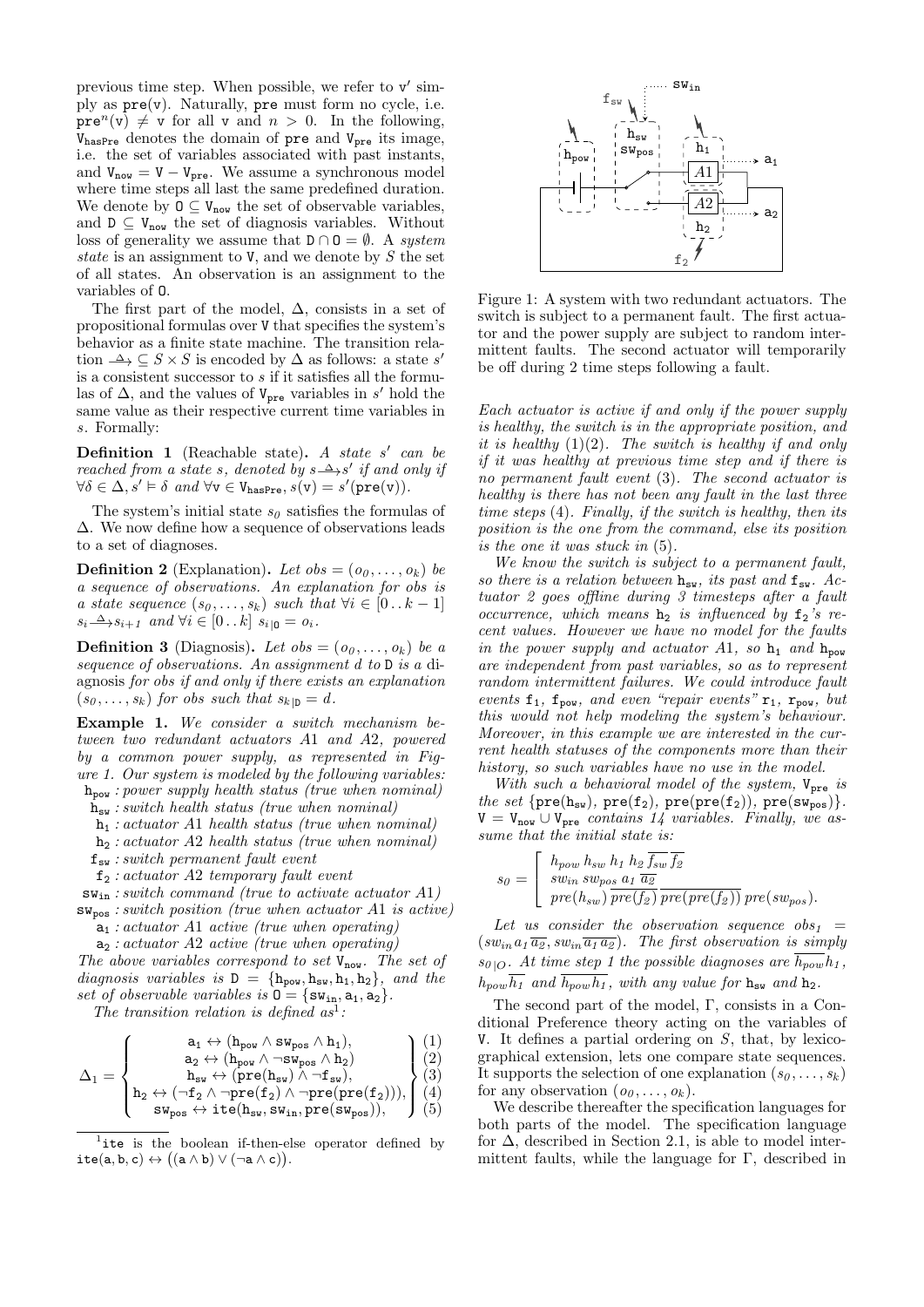Section 2.2 is suitable for defining conditional diagnosis preferences. In Section 2.3 we describe the problem of diagnosis stability that naturally arises when monitoring intermittent faults, and demonstrate how our approach can address this problem.

#### 2.1 Intermittent faults

Diagnosis of intermittent faults has been addressed in [De Kleer, 2009] by using multiple system executions to produce a single, constant diagnosis. For embedded systems, diagnosis should be produced online and vary across time. In [Contant et al., 2004], intermittent faults are modelled by fault events and associated reset events. The fault is considered present after its fault event and before its reset event, and absent otherwise. As illustrated in Example 1, as we are not concerned by the occurrence of fault events, but by the current health status of the components.

An important aspect of intermittent fault modeling is the distinction between the occurrence of a fault, the presence of its effects, and the likeliness of it happening again. Which of these properties should be monitored by diagnosis is application dependent, this is why we only speak of a set D of diagnosed variables, and we do not make any assumption on how they are related to the system's behavior.

Defining faults as behavioral patterns has been developed in [Jéron et al., 2006] and more particularly in [Jiang and Kumar, 2004] using LTL specifications. These approaches are expressive enough for our needs. We adopt a very similar approach using Past Time Linear Temporal Logic (PTLTL). The main difference between LTL and PTLTL is that LTL formulas are evaluated from the initial state in the system's history, while PTLTL formulas are evaluated from the current (last) state, and can be evaluated incrementally in a more efficient way than LTL [Emerson, 1990].

PTLTL formulas and their semantics extend those of propositional calculus as recalled below, where  $t =$  $(s_0, \ldots, s_k)$  denotes a state sequence, F a PTLTL formula, and  $v_i$  a variable of V. The Y, O, S and  $O_n$  operators stand respectively for "yesterday", "once", "since" and "once in last n".

 $t \vDash \top$ 

 $t \vDash \neg \mathbf{F}$  iff  $t \nvDash \mathbf{F}$ 

 $t \vDash v_i$  iff  $s_k(\mathbf{v_i}) = true$ , i.e. iff  $\mathbf{v_i}$  is true in t's last state

 $t \vDash F_1 op F_2$  iff  $(t \vDash F_1) op (t \vDash F_2) with op \in {\wedge, \vee, \rightarrow, \dots}$ 

 $t \vDash Y(\textbf{F})$  iff  $k = 0$  or  $t[k-1] \vDash \textbf{F}$ 

 $t \vDash O(F)$  iff  $\exists i \in [0..k], t[i] \vDash F$ 

 $t \vDash O_n(\mathbf{F})$  iff  $\exists i \in [k-n+1..k], t[i] \vDash \mathbf{F}$ 

 $t \vDash F_1 S F_2 \text{ iff } \exists i \in [0..k], t[i] \vDash F_2 \land \forall j \in [i+1..k], t[j] \vDash F_1$ 

[Havelund and Rosu, 2002] proves that any PTLTL formula defined over set of variables  $V_{now}$  can be equivalently compiled into a set of formulas over  $V_{now} \cup V_{pre}$ . This allows us to use PTLTL as a specification language for modeling both the system's dynamics and the properties that need to be monitored.

**Example 2.** In our system, instead of Equation  $(3)$ , the effect of permanent fault event  $f_{sw}$  can be modeled directly as  $h_{sw} \leftrightarrow \neg O(f_{sw})$  (the switch is healthy if and only if no fault occurred at the present time or in the past). Moreover, instead of Equation  $(4)$ , the temporary effect of fault event  $f_2$  can be modeled by  $h_2 \leftrightarrow \neg O_3(f_2)$ 

(actuator A2 is healthy if and only if no fault event occurred during the last three time steps). As a result, in PTLTL, the transition relation of our system can be written:

$$
\Delta_2 = \left\{\begin{array}{c} \mathsf{a}_1 \leftrightarrow (\mathsf{h}_{\text{pow}} \wedge \mathsf{sw}_{\text{pos}} \wedge \mathsf{h}_1), \\ \mathsf{a}_2 \leftrightarrow (\mathsf{h}_{\text{pow}} \wedge \neg \mathsf{sw}_{\text{pos}} \wedge \mathsf{h}_2), \\ \mathsf{h}_{\text{sw}} \leftrightarrow \neg O(\mathsf{f}_{\text{sw}}), \\ \mathsf{h}_2 \leftrightarrow \neg O_3(\mathsf{f}_2), \\ \mathsf{sw}_{\text{pos}} \leftrightarrow \texttt{ite}(\mathsf{h}_{\text{sw}},\mathsf{sw}_{\text{in}},Y(\mathsf{sw}_{\text{pos}})) \end{array}\right\}
$$

In comparison to  $\Delta_1$ , all variables of  $V_{pre}$  have been replaced by instances of the PTLTL operators Y , O and  $O_3$  applied to variables of  $V_{now}$ . This PTLTL sentence can be compiled into a propositional formula roughly equivalent to that of Example 1. Note that in  $\Delta_2$ , random intermittent faults such as  $h_{pow}$  and  $h_1$  are still not associated with any fault event, and are still not constrained by their past values.

PTLTL can also model reset events: in a system where a fault event f over a component were associated with a reset event r, the health status h of the component can be modeled by  $\neg$ **h**  $\leftrightarrow \neg$ **r** S**f** (the system is not healthy if there has been no reset since the last fault event).

#### 2.2 Conditional diagnosis preferences

Selecting preferred diagnoses is usually addressed by specifying an ordering on the possible diagnoses. For example diagnoses can be partially ordered by cardinality [Reiter, 1987]. Diagnoses of the same cardinality can be distinguished by totally ordering faults, and defining a lexicographical order on diagnoses based on the fault ordering [Felfernig and Schubert, 2010]: if two faults  $f_1$ and  $f_2$  are ordered  $f_1 < f_2$ , then the lexicographical diagnosis ordering is  $(f_1 f_2) < (f_1 f_2) < (f_1 f_2) < (f_1 f_2)$ . Assuming that diagnoses are ordered, [Grastien et al., 2009] extends the notion of preferred diagnosis to that of preferred sequence of states in a natural way.

Another way to select diagnoses is to use exoneration assumptions to eliminate diagnoses that involve false negative tests [Cordier et al., 2004]. Yet another way is to explicitly account for diagnosis probability [Ricks and Mengshoel, 2010; Abreu and Cardoso, 2013; Zabi et al., 2013].

Work based on an unconditional diagnosis ordering is not satisfactory from our point of view because the diagnosis ordering does not take the current observations into account. The nominal mode is usually unconditionally preferred, and can only be eliminated by evidence that the system is faulty: even if we have strong suspicions about a fault, as long as the nominal mode is possible, it is selected as the preferred diagnosis. Our ambition is to use diagnosis preferences to express hints, i.e. to make the diagnosis ordering situational. There are many reasons for one to prefer a different diagnosis in some particular situation, including diagnosis likelihood, but also external factors such as the impact of modeling errors in the diagnosis model, the cost and safety of associated reconfigurations, the robustness of control algorithms with respect to some faults, or the presence of other diagnosers that detect some faults better than this one. All these aspects are not part of a behavioral model, and none of the aforementioned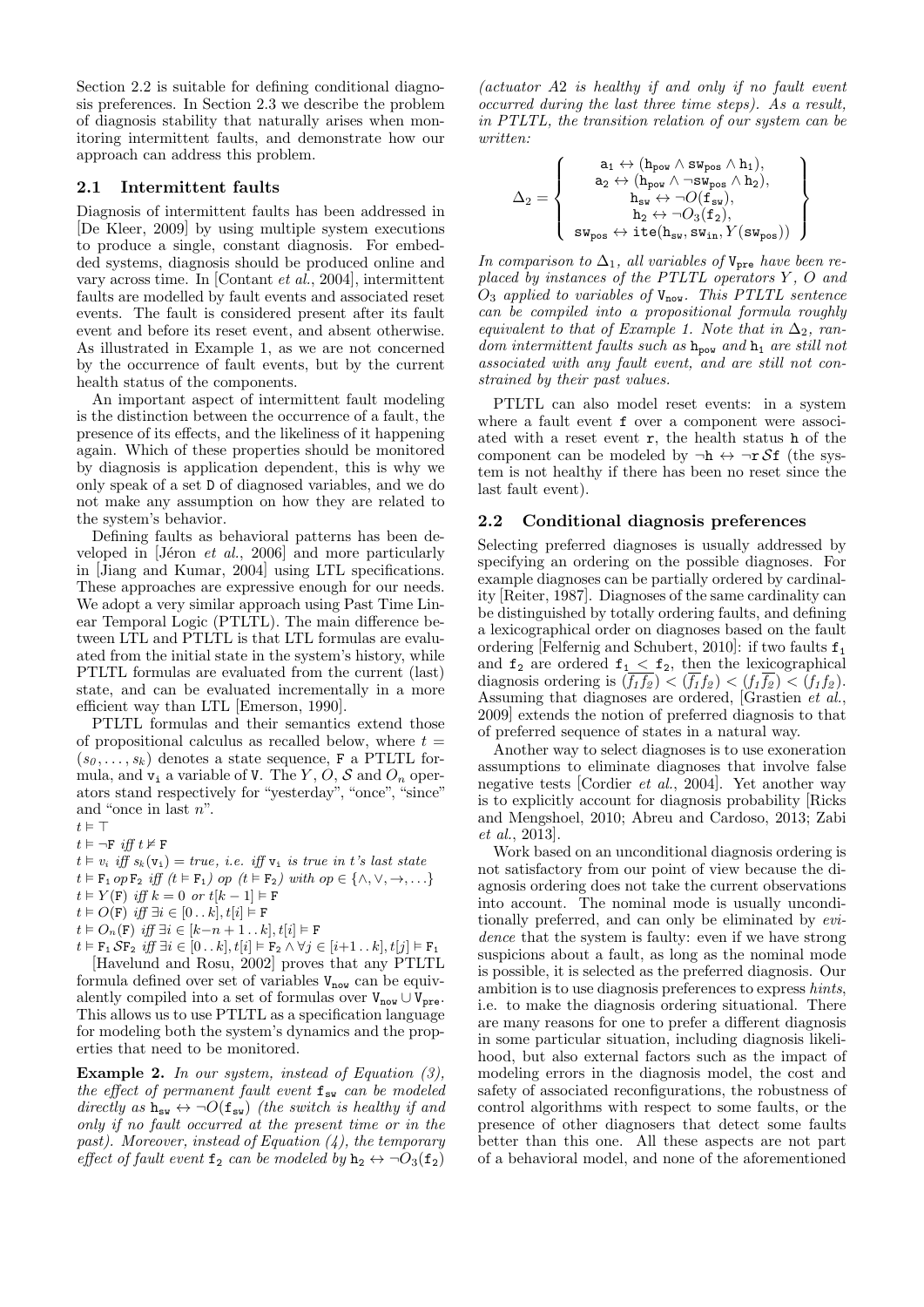approaches can handle them. The purpose of the second part of our model  $\Gamma$  is to provide the tools for the designers to specify their own conditional diagnosis ordering.

Example 3. In our example, we do not know the exact dynamics behind  $h_{\text{pow}}$  and  $h_1$ . However, we know that it is very unlikely that both actuators fail during a single autonomous run. Thus, when one actuator fails, we suspect a fault in this actuator, but once both actuators have shown failure symptoms, we suspect the power source. And as usual, we consider a component to be nominal when we do not use it. This means that for the observation sequence of Example 1  $obs_1 = (sw_{in} a_1 \overline{a_2}, sw_{in} \overline{a_1 a_2})$ , the preferred diagnosis is  $d_1 = h_{pow} h_{sw} \overline{h_1} h_2$ . However, if it was preceded by an sequence where actuator A2 has failed such as  $obs_2 =$  $(sw_{in}a_1\overline{a_2}, \overline{sw_{in}a_1}a_2, \overline{sw_{in}a_1a_2}, sw_{in}a_1\overline{a_2}, sw_{in}\overline{a_1a_2})$ then at time step 4 the preferred diagnosis would be  $d_2 = h_{pow} h_{sw} h_1 h_2$ .

An cardinality-based diagnosis ordering cannot implement such a diagnosis strategy, as the diagnoses  $d_1$ and  $d_2$  have the same cardinality. Moreover, a lexicographic ordering is unsuitable as well: if we use a variable ordering such that  $h_1 < h_{\text{pow}}$ , then  $d_2$  can never be preferred. Conversely if we have  $h_{\text{row}} < h_1$ , then  $d_1$  will be discarded regardless of the previous observations.

Our approach to conditional diagnosis is to express preferences not just about the diagnoses, but about the explanations behind the diagnoses. We do so by defining a partial order on the set of all states S, and extend it lexicographically to the set of all explanations  $S^*$ .

Specifying an ordering on  $S$  and maintaining this specification can be complex and error prone, but specific languages known as Conditional Preference theories (CP-theories [Wilson, 2011]), that generalize CPnets [Boutilier et al., 2004], provide a compact and intuitive representation of conditional preferences over variable assignments. We define a *diagnosis CP-theory*<sup>2</sup> as a set  $\Gamma$  of *diagnosis conditional preferences*.

Definition 4. A conditional preference on a variable  $v_i \in V$  is a statement of the form  $\Phi : v_i \prec \overline{v_i}$  where  $\Phi$  is a propositional formula over a set of variables  $U_{\mathbf{v}_i} \subseteq V$ .

 $\Phi: v_i \prec \overline{v_i}$  is interpreted as follows: let t be an assignment to  $V - (U_{v_i} \cup \{v_i\})$  and u an assignment to  $U_{v_i}$ , then assignment  $tuv_i$  is preferred to assignment  $tu\overline{v_i}$  if and only if  $u \models \Phi$ . Informally, it means that  $v_i$ is preferred to  $\overline{v_i}$  if and only if  $\Phi$  holds, other variables (those in  $t$ ) being fixed.

The graph associated with the set  $\Gamma$  of diagnosis preferences uses the variables of V as nodes, and for each preference  $\Phi: v_i \prec \overline{v_i}$  in  $\Gamma$ , there is a directed arc from each variable in the scope of  $\Phi$  to  $v_i$ . Additionally, when a variable  $v$  is parent of  $v'$  in the graph, it means that the preference over v preempts the preference over  $v'$ .

Definition 5. A diagnosis CP-theory is a set of conditional preferences whose associated graph is acyclic and with at most one preference per variable in V. For



Figure 2: Graph induced by the preference set  $\Gamma_1$  of Example 4.  $oy<sub>1</sub>$  and  $oy<sub>2</sub>$  are variables generated by the PTLTL compilation to represent respectively the PTLTL formulas  $O(y_1)$  and  $O(y_2)$ .

a diagnosis CP-theory Γ,  $P_{\Gamma}$  denotes the set of variables subject to conditional preferences, also called the set of variables targeted by Γ.

A state s satisfies a preference  $\Phi : v_i \prec \overline{v_i}$  if and only if  $s \models \Phi \leftrightarrow \mathbf{v_i}$ . Note that  $\Phi : v_i \prec \overline{v_i}$  is strictly equivalent to  $\neg \Phi : \overline{v_i} \prec v_i$ . Following [Wilson, 2011], any diagnosis CP-theory  $\Gamma$  is consistent, i.e. it defines a partial order  $\prec_{\Gamma}$  on S. This order is defined as follows:  $s \prec_{\Gamma} s'$  if and only if there is a preference  $\gamma$  that is satisfied by s and violated by s', and for all preferences  $\gamma'$ that preempt  $\gamma$ , s and s' both satisfy or violate  $\gamma'$ . This partial order matches the topological order induced by the associated graph.

Example 4. A possible way to implement the diagnosis strategy detailed in Example 3 is to introduce two new variables  $y_1$  and  $y_2$  (y stands for symptom) that are true when an actuator is expected to work and is not working, to enrich  $\Delta_2$  in consequence, and to use the set of diagnosis preferences  $\Gamma_1$  described below.

$$
\Delta_3 = \Delta_2 \cup \left\{ \begin{array}{l} \mathbf{y}_1 \leftrightarrow (\mathbf{s} \mathbf{w}_{\text{pos}} \wedge \neg \mathbf{a}_1), \\ \mathbf{y}_2 \leftrightarrow (\neg \mathbf{s} \mathbf{w}_{\text{pos}} \wedge \neg \mathbf{a}_2) \end{array} \right\}
$$

$$
\Gamma_1 = \left\{ \begin{array}{c} O(\mathbf{y}_1) \wedge O(\mathbf{y}_2) : \overline{h_{pow}} \prec h_{pow}, \\ \mathbf{y}_1 \wedge \mathbf{h}_{\text{pow}} : \overline{h_1} \prec h_1, \\ \mathbf{y}_2 \wedge \mathbf{h}_{\text{pow}} : \overline{h_2} \prec h_2, \\ \top : h_{sw} \prec \overline{h_{sw}} \end{array} \right\} \begin{array}{l} (1) \\ (2) \\ (3) \\ (4) \end{array}
$$

Informally, preference  $(1)$  means that once symptom  $y_1$ and  $y_2$  have each been present, we prefer to blame the power supply. Preferences (2) and (3) mean that when symptom  $y_i$  is present and the power supply is nominal, we blame actuator Ai. Preference (4) means that we always expect the switch to be nominal. The variable graph induced by  $\Gamma_1$  is represented in Figure 2, and indicates that preference (1) preempts preferences (2)- (3) and must be evaluated prior to them. Preference (4) can be evaluated any time.

For observation sequence obs<sub>1</sub> (Example 1), we have by definition  $s_0 \nvDash O(y_1)$  and  $s_0 \nvDash O(y_2)$ . At time step 1, since  $pre(sw_{pos})$  takes value true initially, the observation  $sw_{in} \overline{a_1 a_2}$  entails  $y_1 \overline{y_2}$ . We first consider preference (1): its condition is false, thus we select  $h_{pow}$ . Then, we consider preference (2): its condition is true, and we select  $\overline{h_1}$ . Preference (3) leads to  $h_2$ , and preference  $(4)$  to  $h_{sw}$ . The preferred diagnosis is  $h_{pow}\overline{h_1}h_2h_{sw}$ . We leave it up to the reader to check that obs<sub>2</sub> (Example 3) leads to the preferred diagnosis  $h_{pow} h_1 h_2 h_{sw}$ .

Note that once  $O(y_1) \wedge O(y_2)$  is true, we always prefer  $h_{pow}$  to  $h_{pow}$ , even when the symptoms  $y_1$  and  $y_2$  are absent at the current time step. This does not mean

<sup>&</sup>lt;sup>2</sup>We adapt [Wilson, 2011]'s definition to use boolean variables, reuse the model's variable sets, and force empty sets of irrespective variables.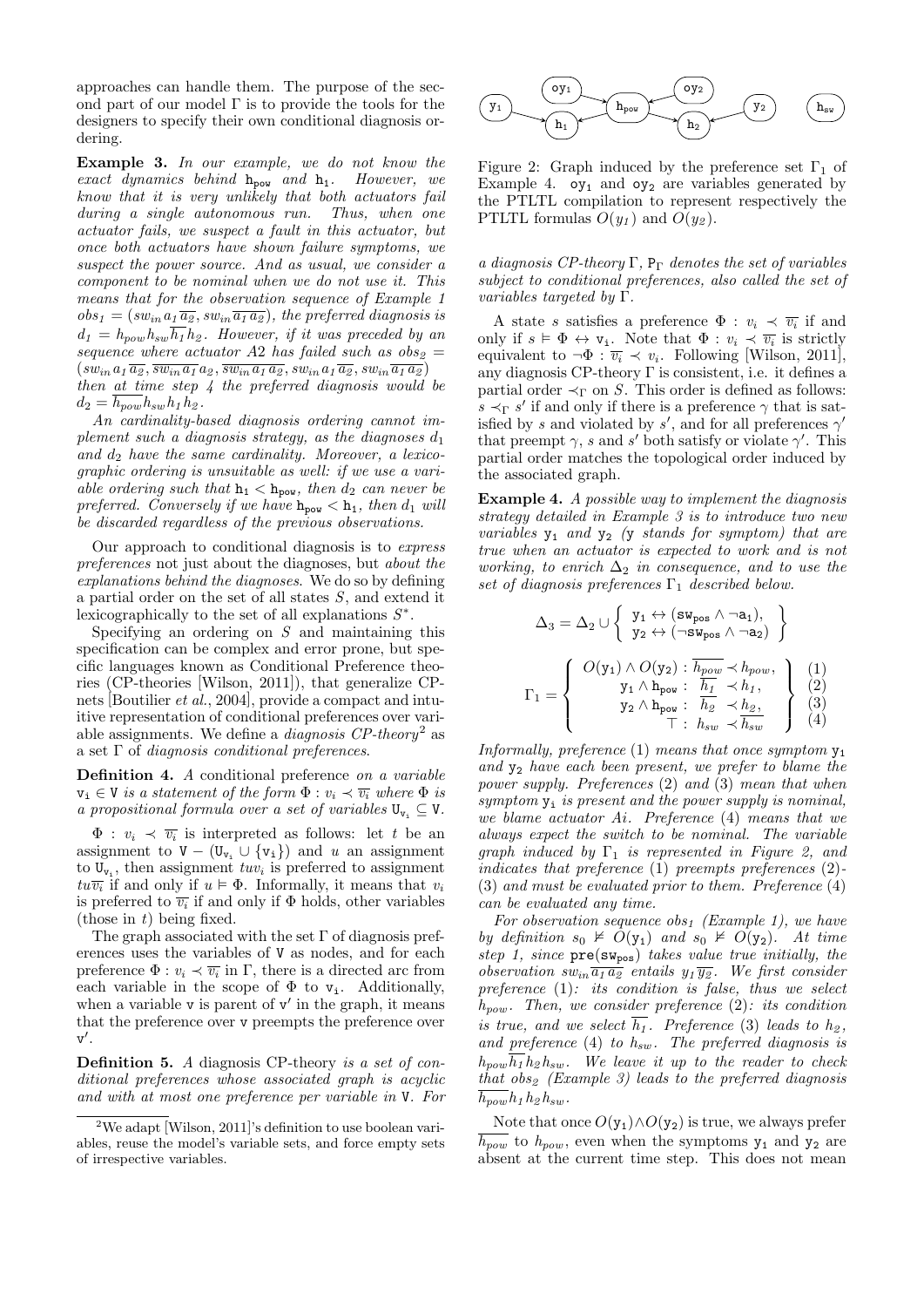that  $h_{pow}$  must hold once the symptoms have been observed. In fact,  $\Delta_3$  excludes the assignments containing  $h_{pow} \overline{y_1 y_2}$ , so  $h_{pow}$  can only be part of a diagnosis when a symptom is present. This illustrates that  $\Gamma$  is only used to order the diagnoses accepted by  $\Delta$ , but only  $\Delta$ defines what is and what is not a diagnosis. In Example 4, the condition for preference (1) could be written  $O(y_1) \wedge O(y_2) \wedge (y_1 \vee y_2)$  with equivalent results.  $\Delta$  provides diagnosis with evidence, while Γ provides diagnosis with clues. Together, they implement the diagnosis reasoning described in Example 3.

We now define how  $\prec_{\Gamma}$  can be used as a lexicographical base to order all the explanations in  $S^*$ , and define the preferred diagnosis for an observation sequence.

**Definition 6.** Let  $t_{0,k} = (t_0, \ldots, t_k)$  and  $u_{0,k}$  $(u_0, \ldots, u_k)$  be two state sequences such that  $t_0 = u_0 =$  $s_0$ , and let  $\Gamma$  be a diagnosis CP-theory entailing a partial order  $\prec_{\Gamma}$  on S. We define the partial ordering  $\prec_{S^*}$ on  $S^*$  as the lexicographical order induced by  $\prec_{\Gamma}$ , i.e.  $t_{0..k} \prec_{S^*} u_{0..k}$  if and only if there exists  $i \in [0..k]$  such that  $t_i = u_i$  for  $j \in [0 \dots i]$ , and either  $i = k$  or  $t_i \prec_{\Gamma} u_i$ . **Definition 7.** Let  $obs = (o_0, \ldots, o_k)$  be a sequence of observations, and let  $E \subseteq S^k$  be the set of all explanations for obs. An explanation  $e \in E$  is a preferred explanation if and only if there is no explanation  $e' \in E$ such that  $e' \prec_{S^*} e$ . A diagnosis  $d_k$  is a preferred diagnosis for obs at time step  $k$  if and only if there exists a preferred explanation  $e = (s_0 \dots s_k)$  such that  $s_{k|D} = d_k.$ 

Let us emphasize that in the previous definition, a preferred explanation must satisfy the constraints described in  $\Delta$ . In terms of CP-theories, this means that we manipulate kinds of constrained Conditional Preference networks [Boutilier et al., 2004; Prestwich et al., 2004]. Note also that if  $\prec_{\Gamma}$  is a total order, it makes  $\prec_{S^*}$  a total order as well. This guarantees that the preferred explanation and diagnosis are unique at each time step and for any observation.

Note that the notion of preferred explanation based on CP-theories generalizes the ordering by cardinality strategy of [Reiter, 1987]. In fact, for a set of faults  $\{f_1, \ldots, f_n\}$ , the preferences  $\top : \overline{f_i} \prec f_i$  guarantee that the set of diagnosed faults is minimal for set inclusion. The total ordering of faults in [Felfernig and Schubert, 2010] can be reproduced by adding the same preferences  $\top : \overline{f_i} \prec f_i$  and explicitly extending the partial order  $\prec_{\Gamma}$ to a total order  $\leq_{\Gamma}$  that represents the fault priority. Rejecting false negatives ([Cordier *et al.*, 2004]) can be implemented with one preference per test.

Preferences can also express optimism or pessimism about the presence of faults in the diagnosis. More precisely, for a fault  $f_i$ , the preference  $\top : \overline{f_i} \prec f_i$  encodes that without any proof for  $f_i, f_i$  will be preferred, which can represent some form of optimism with respect to fi. This kind of behavior can be used for non-critical faults. On the opposite, the preference  $\top : f_i \prec f_i$  expresses that without proof for  $f_i$ ,  $f_i$  will be diagnosed. This indicates some pessimism with respect to  $f_i$  and can be used for more critical faults.

#### 2.3 Diagnosis stability

Diagnosis of intermittent faults raises the problem of diagnosis stability that, to our knowledge, has not been

|                             | $s_0$        | $s_1$        | $s_2$                                          | $s_3$         | $s_4$         | $s_5$        |
|-----------------------------|--------------|--------------|------------------------------------------------|---------------|---------------|--------------|
| $\mathbf{h}_{\text{pow}}$   |              |              |                                                |               |               |              |
| ${\rm h}_{\rm sw}$          |              |              |                                                |               |               |              |
| $h_1$                       |              |              |                                                |               | $\theta$      |              |
| h <sub>2</sub>              |              |              |                                                |               |               |              |
| $\mathtt{SW}_{\mathtt{in}}$ |              | $\mathbf{0}$ |                                                | $\mathbf{0}$  |               | $\mathbf{0}$ |
| $SW_{pos}$                  |              |              |                                                | $\mathbf{0}$  |               |              |
| $a_1$                       |              |              | $\left( \right)$                               |               | $\mathbf{0}$  |              |
| a <sub>2</sub>              | $\theta$     |              |                                                |               | 0             |              |
| pref.                       | $h_{pow}h_1$ | $h_{pow}h_1$ | $h_{pow}\overline{h_{1}}$                      | $h_{pow}h_1$  | $h_{pow}h_1$  | $h_{pow}h_1$ |
| diag.                       |              |              | $h_{sw}h_2 \mid h_{sw}h_2 \mid h_{sw}h_2 \mid$ | $h_{sw}h_{2}$ | $h_{sw}h_{2}$ | $h_{sw}h_2$  |

Figure 3: An execution scenario based on Example 4's model, in which actuator A1 becomes faulty at time step 1 and stays so. It displays unstable diagnosis: even though the system's actual health status is constant after time step 1, the diagnosis perpetually alternates between two values.

treated as such in the literature. When diagnosis is used to trigger reconfiguration actions, it is important to avoid spurious diagnoses. In the case of permanent faults, the strategy that consists in selecting minimal diagnoses is guaranteed to be stable, as faults are only added when we have evidence of their occurrence, and the diagnosis can only grow over time. However, in the case of intermittent faults, a naive diagnosis selection approach, such as the one presented in Example 4, can lead to scenarios in which the preferred diagnosis alternates between two or more values, while the system's health status is actually constant, as illustrated in Figure 3.

A formal definition of diagnosis instability is beyond the scope of this paper. Still, it is possible to use CPtheory to induce stability mechanisms even with intermittent faults, by using the diagnosed variables' past values. For example, let  $v_i$  model an intermittent fault, the preference  $Y(\mathbf{v_i}) : v_i \prec \overline{v_i}$  states that we always prefer the previous value for  $v_i$ . Then, its diagnosis value will not change unless we have evidence of it. Many other stability strategies are possible according to the system's behavior, fault criticality, and available reconfiguration actions.

**Example 5.** The diagnosis preference set  $\Gamma_1$  of Example 4 can be stabilized as follows to avoid the situation described in Figure 3:

$$
\Gamma_2 = \left\{ \begin{array}{c} O(\mathbf{y}_1) \wedge O(\mathbf{y}_2) : \overline{h_{pow}} \prec h_{pow}, \\ \neg Y(\mathbf{h}_1) \vee (\mathbf{y}_1 \wedge \mathbf{h}_{pow}) : \overline{h_1} \prec h_1, \\ \neg Y(\mathbf{h}_2) \vee (\mathbf{y}_2 \wedge \mathbf{h}_{pow}) : \overline{h_2} \prec h_2, \\ \top : \overline{h_{sw}} \prec \overline{h_{sw}} \end{array} \right\}
$$

The diagnosis value for  $h_1$ , once set to  $\overline{h_1}$ , stays so as long as it is consistent with  $h_{pow}$  and  $\Delta$ , as we prefer to keep its past value. The same goes for  $h_2$ . Such a mechanism is unnecessary for  $h_{sw}$  and  $h_{pow}$ , because  $f_{sw}$ is a permanent fault, and because  $h_{\text{pow}}$  is effects cannot be masked, so its diagnosis cannot be unstable. Note that  $\neg Y(\mathbf{h}_1)$  is false at the first time step, while  $Y(\neg \mathbf{h}_1)$ would be true.

#### 3 Diagnoser synthesis

We now describe a way to compute the preferred diagnosis incrementally at each time step. On-line in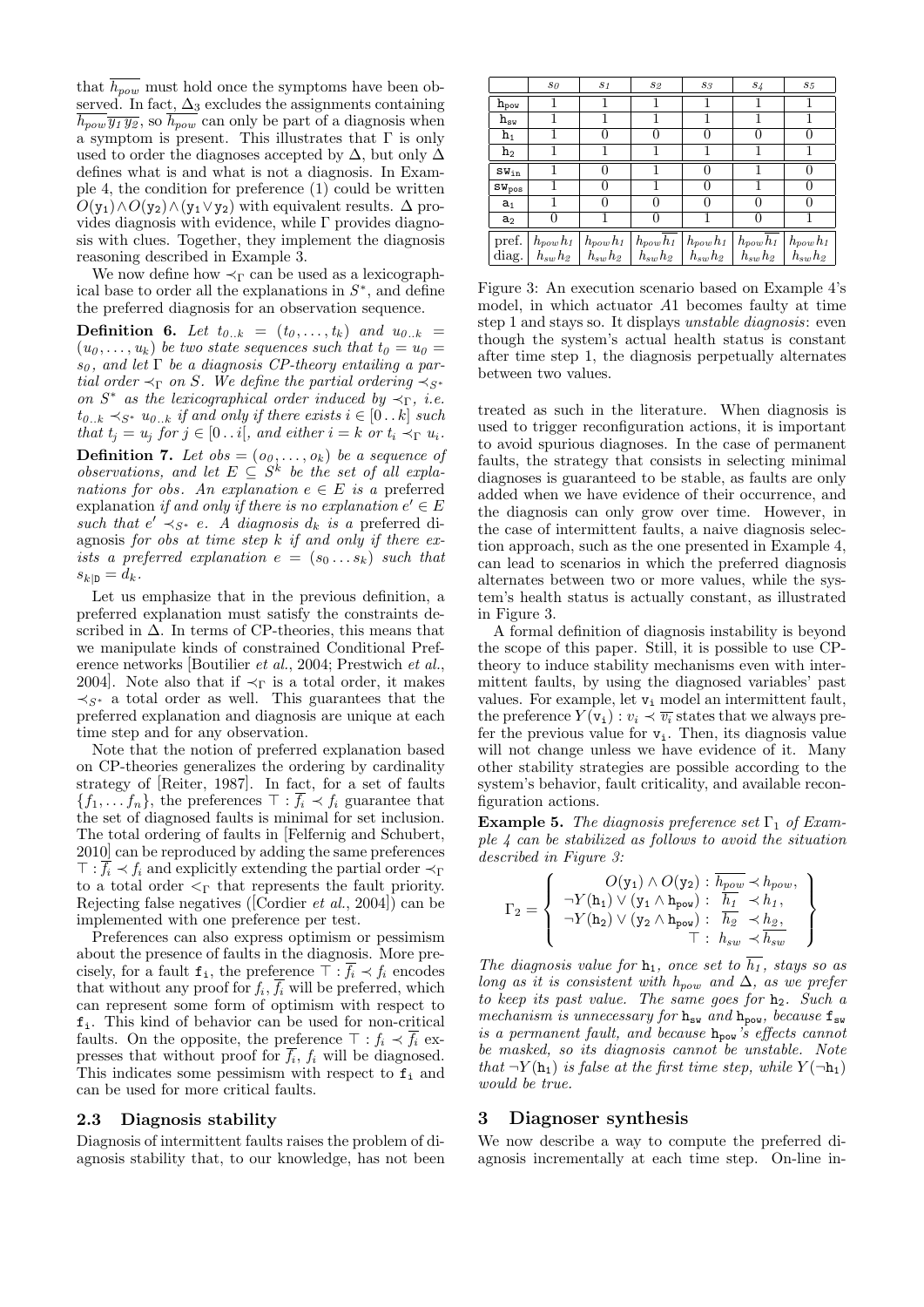cremental diagnosis has been addressed under three different forms: classical diagnoser approaches, knowledge representation approaches, and sliding windows. Classical diagnoser approaches [Sampath et al., 1995; Contant et al., 2004] consist in precompiling the diagnoser as an explicit finite state automaton. These approaches suffer from well known scalability problems as the diagnoser states grow exponentially with the system faults. Approaches based on knowledge representation techniques such as OBDDs [Torta and Torasso, 2007; Darwiche and Marquis, 2002] offer complete freedom in their definition of faults, and support the encoding of conditional preferences as hard constraints, but also suffer from well known scalability problems. SAT-based sliding windows approaches [Grastien et al., 2009] scale well, and we adopt a similar MaxSAT approach.

#### 3.1 Incremental evaluation

Our diagnoser is invoked at each time step, and produces a diagnosis based on the current observation and on some information computed at the previous time step, named a transmitted assignment. As we require a unique diagnosis, the first step in the diagnoser synthesis is to arbitrarily extend the partial order  $\prec_{\Gamma}$  to a total order  $\leq_{\Gamma}$ , so that there exists only one preferred explanation at any time.

We consider a subset of variables  $T \subseteq V_{\text{hasPre}}$  that represent variables that will be transmitted at each time step. The precise content of T is discussed in Section 4, as it significantly impacts the diagnoser's behaviour. For now we assume that at time step  $k$ , the diagnoser receives as input an observation  $o_k$ , an assignment  $t_{k-1}$ of T, and computes a selected state  $s_k$  as follows:

**Definition 8.** Let obs =  $(o_0, \ldots, o_k)$  be a sequence of observations and let  $T \subseteq V_{\text{hasPre}}$ . The diagnoser's procedure computes  $s_k$ ,  $d_k$  and  $t_k$  as follows:

- at time step 0,  $s_0$  is the selected state for obs[0],  $d_0 = s_{0|\mathbb{D}}$  is the selected diagnosis,  $t_0 = s_{0|\mathbb{D}}$  is the transmitted assignment;
- at time step  $j \in [1..k], s_j \in S$  is the selected state for obs if and only if  $(1)$   $s_{j|0} = o_j$ ,  $(2)$  there exists  $\alpha$  such that  $\alpha_{|T} = t_{j-1}$  and  $\alpha \stackrel{\Delta}{\longrightarrow} s_j$ , and (3) for all  $s' \in S$  satisfying conditions 1 and 2 we have  $s_j <_{\Gamma} s'$ .  $d_j = s_{j|\mathcal{D}}$  is the selected diagnosis and  $t_i = s_{i|\text{T}}$  is the transmitted assignment.

Note that based on the previous definition, state sequence  $(s_0, \ldots, s_k)$  is not necessarily an explanation for  $(o_0, \ldots, o_k)$  (in the sense of Definition 2), because not all variables are transmitted from one step to another. This is discussed in Section 4.1.

### 3.2 MaxSAT encoding

[Prestwich et al., 2005] describes an algorithm for computing all optimal outcomes in a constrained CP-net. This algorithm handles theories with non-boolean variables and cyclic preferences but suffers from computational issues. We adopt here a MaxSAT based approach particularly suited to our acyclic boolean preferences.

Our first step is to sort the preferences of  $\Gamma$  with a total order  $\triangleleft_{\Gamma}$  such that if preference  $\gamma_1$  targets variable  $v_1$  and  $\gamma_2$  targets  $v_2$ , and  $(v_1, v_2)$  is an edge in  $\Gamma$ 's graph, (i.e.  $\gamma_1$  preempts  $\gamma_2$ ), then  $\gamma_1 \triangleleft_{\Gamma} \gamma_2$ . We then reduce the preferred state selection to an optimization problem under constraints in which a state s is a solution if it satisfies constraints induced by observations, transmitted variables and transition formula  $\Delta$ , and is optimal if it maximizes the satisfaction of preferences in the order defined by  $\triangleleft_{\Gamma}$ . More precisely, conditions (1) and (2) of definition 8 are constraints that a selected state  $s$  has to satisfy. Condition (3) is encoded into a objective function that takes the form of a lexicographic order.

There are several ways to address lexicographic boolean optimization [Marques-Silva et al., 2011] with boolean satisfaction techniques. We present here a Weighted Partial MaxSAT approach that consists in finding an assignment that minimizes the total weights of unsatisfied soft clauses while satisfying hard clauses. The main idea is to encode  $\Delta$  as hard clauses, and  $\Gamma$ as soft clauses associated with weights that implement a lexicographical order. More formally:

- for each variable  $o_i$  of 0, if  $o_k(o_i) = true$  then  $o_i$ is a hard clause, otherwise  $\neg$ o<sub>i</sub> is a hard clause;
- for each variable  $t_i$  of T, if  $t_{k-1}(t_i) = true$  then  $pre(t_i)$  is a hard clause, otherwise  $\neg pre(t_i)$  is a hard clause;
- formula  $\Delta$  is transformed into hard clauses using a Tseitin's based transformation [Tseitin, 1968];
- if  $\gamma_i$  is the ith preference in  $\Gamma$  ordered by  $\mathcal{A}\Gamma$ , and is written  $\Phi_i: v_{\gamma i} \prec \overline{v_{\gamma i}}$ , we create a boolean variable  $\rho_i$  representing the satisfaction of  $\gamma_i$ . For each clause c obtained in the transformation of  $\Phi \leftrightarrow \mathbf{v_i}$  into clauses,  $c \vee \rho_i$  is added as a hard clause and  $\neg \rho_i$  is a soft clause with the associated weight  $w_i = 2^{\|\Gamma\|-i}$ .

The model returned by a MaxSAT solver on the set of hard and soft clauses above encodes the selected state at the current time step.

### 4 Deadlocks

Our approach suffers from limitations similar to that of [Grastien et al., 2009], namely that due to its incremental and non exhaustive implementation, the diagnoser can choose a wrong explanation in the execution path, and return non preferred diagnoses, or no diagnosis at all (deadlock).

**Definition 9** (Deadlock). Let obs =  $(o_0, \ldots o_k)$  be a sequence of observations. The procedure deadlocks at step k if and only if it can select a state for  $obs[k-1]$ (or  $k = 0$ ) but there exists no selected state for obs[k].

Example 6. We consider the following sets of variables:  $V = \{a, x, pre(x)\}\}\,$ ,  $0 = \{a\}$ ,  $D = \{x\}$  and  $T = V_{\text{hasPre}} = \{x\}. \ \Delta = \{\neg a \rightarrow \neg \text{pre}(x)\}\ \text{means that } \overline{a}$ can only be observed when  $\bar{x}$  held at the precedent time step, while the observation a can occur in any state.  $\Gamma = \{ \top : x \prec \overline{x} \}$  represents the preference for diagnosis x over  $\overline{x}$ . We suppose that  $s_0 = a$ xpre $(x)$ .

Let's consider the sequence of observations obs  $=$  ${a, a, \overline{a}}$ . The procedure selects  $s_1 = \alpha x pre(x)$  for obs[1] and thus cannot select a state for obs[2]. More precisely,  $s_1$  is the selected state at time step 1, the transmitted assignment is  $t_1 = x$ . Thus, a selected state  $s_2$  must verify  $(1)$   $s_2 \vDash \neg a$ ,  $(2)$  there exists  $s'_1$  such that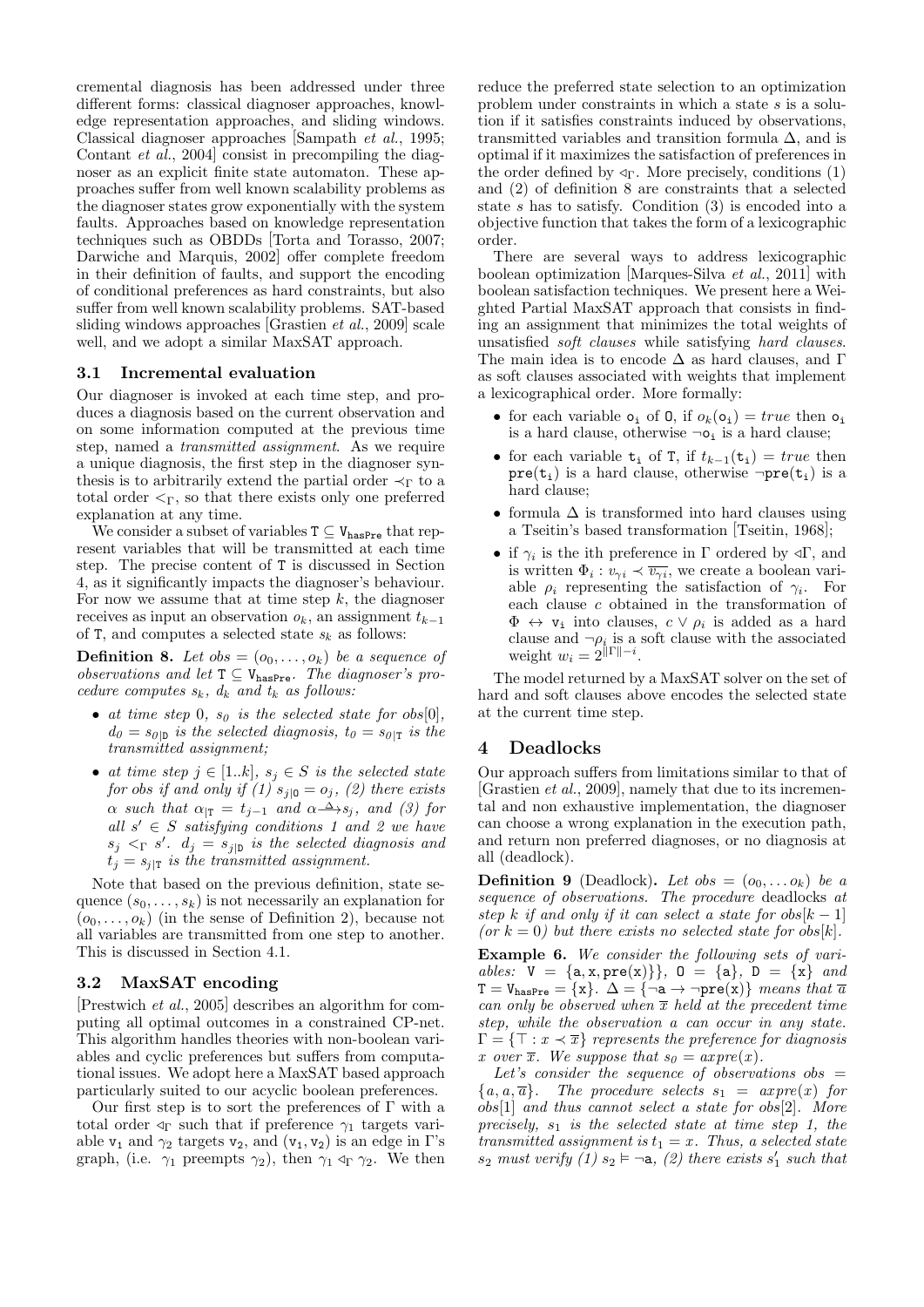$s'_1 \vDash$  a (observations),  $s'_1 \vDash$  x (transmitted variables),  $s_1^{\prime}(\mathbf{x}) = s_2(\texttt{pre}(\mathbf{x}))$  (consistency for variables of  $\mathtt{V_{hasPre}}$ ) and  $s_2 \vDash \neg a \rightarrow \neg pre(x)$  (consistency with  $\Delta$ ). Such a state does not exist.

A deadlock can occur for two reasons: the observation at time step  $k$  is inconsistent with the model, or at some point in the past, the diagnoser has selected a state that is not the true system state, and that cannot explain the ulterior observations, as illustrated in Example 6. Possible means of mitigation are backtracking, increasing the diagnoser's memory, and resetting the diagnoser's state. A comparison of these techniques is beyond the scope of this paper, we discuss here how the content of the T set impacts the diagnoser's deadlock behaviour.

#### 4.1 Handling deadlocks

First, let us assume that  $T = V_{\text{hasPre}}$ . In this case, the diagnoser keeps all the information from the previous state, and is certain to return a preferred diagnosis as of Definition 7. The drawback is that the diagnoser cannot correct a wrong branching choice made at a previous time step, and it is likely to deadlock.

**Proposition 1.** Assuming  $T = V_{\text{hasPre}}$ , let obs =  $(o_0, \ldots, o_k)$  be a sequence of observations. If there exists a sequence of states  $(s_0, \ldots, s_k)$  such that for all  $i \in [0..k], s_i$  is a selected state for obs[i], then this sequence is a preferred explanation for obs.

Sketch of proof (by induction). The proposition is obvious for  $k = 0$ . If we suppose that this property is true for  $k - 1$ , then transmitted variables at time step k come from the state  $s_{k-1}$  of a preferred explanation  $(s_0, \ldots, s_{k-1})$ . From Definition 8, the selected state  $s_k$ , if it exists, is maximal for  $\leq_{\Gamma}$  and is consistent with the selected state  $s_{k-1}$ . That makes  $(s_0, \ldots, s_{k-1}, s_k)$ a preferred explanation.  $\blacksquare$ 

In Example 6,  $T = V_{\text{hasPre}}$  ensures stability and consistency of diagnoses but is very deadlock prone.

Second, we consider the other extreme case where  $T = \emptyset$ . In this case, the diagnoser is allowed to modify the assignments to the variables made at previous time steps and can correct a wrong branching choice. If the procedure deadlocks with  $T = \emptyset$ , this means that there is some inconsistency in the model of the system: there exists no diagnosis consistent with the observations and the model.

**Proposition 2.** Assuming  $T = \emptyset$ , let obs be a sequence of observations. If the procedure deadlocks for obs then there exists no diagnosis for obs.

Sketch of proof The existence of a diagnosis means that there exists an explanation, thus a preferred explanation  $(\alpha_0, \ldots, \alpha_k)$ . This explanation is such that  $\alpha_{k|0} = o_k$ ,  $\alpha_{k-1|0} = o_{k-1}$ ,  $\alpha_{k-1} \stackrel{\Delta}{\longrightarrow} \alpha_k$  and  $\alpha_k$  is maximal for  $\prec_{\Gamma}$ . This means that  $\alpha_k$  should be selected by the procedure.

However, assuming  $T = \emptyset$  can also let the diagnoser introduce spurious explanations. This is illustrated in the following example.

Example 7. We reuse the system model from example 6, and assume now that  $T = \emptyset$ .  $s_1 = \text{axpre}(x)$  is selected for obs[1] and  $s_2 = \alpha x pre(x)$  is selected for obs[2]. Note that  $(s_0, s_1, s_2)$  is not an explanation as  $s_1$  and  $s_2$ are not consistent successors by  $\Delta$  but  $(s_0, s'_1, s_2)$ , where  $s_1' = a \overline{x} pre(x),$  is an explanation.

We now suppose that  $\overline{a}$  is observed at time step 1. This observation is not consistent with the model of the system and the initial state  $s_0$ . However, the procedure does not deadlock and selects state  $s_1 = ax \overline{pre(x)}$ . A spurious diagnosis has been produced.

A possible compromise is to use  $T = V_{\text{hasPre}}$  until we have a deadlock, and temporarily set  $T = \emptyset$  only upon deadlock, which produces an approach similar to the state reset described in [Grastien et al., 2009]. Another option is to introduce "model correctness" variables in  $\Delta$  that trigger the transition relation constraints, in a modeling style similar to [Reiter, 1987]. This makes it possible to express conditional preferences on these additional variables.

### 4.2 Predicting deadlocks

Rather than handling deadlocks online, another approach is to anticipate their existence, and prevent them by modifying the diagnosis model. A wide range of checks is relevant to the deadlock problem: check that the diagnoser accepts all the observation sequences generated by  $\Delta$ , the finite trackability check from [Grastien et al., 2009], correctness checks that ensure the diagnoser is wrong during a bounded window. A non trivial task is to differentiate deadlocks due to the diagnoser choosing a wrong branch, from those due to an observation sequence inconsistent with ∆. All these checks are closely related to the diagnosis stability check and are beyond the scope of this paper, and left for future work. Approaches such as the twin plant [Zaytoon and Lafortune, 2013] may apply.

### 5 Conclusion

Modeling intermittent faults is considerably more complicated than permanent faults, and requires the use of customized observers. The diagnosis task is also made difficult due to phenomena such as instability that are not documented in the literature. We presented a modeling approach that introduces conditional diagnosis preferences for selecting a unique diagnosis among a set of candidates, as opposed to pure evidence based reasoning.

This work requires some effort before reaching maturity: formal definitions for stability, conditions for bounded diagnosability, comparison of compilation techniques and incremental evaluation approaches are currently being studied. However, we release fundamental assumptions about the diagnosis process that we have found to be crippling in previous studies, and we are confident that this approach will open a new range of application domains.

This work can be extended in several directions: the preference specification language can be enriched, other encodings for lexicographic optimization criteria could be used [Marques-Silva et al., 2011], and group MaxSAT encodings [Heras et al., 2012] are also applicable to our approach.